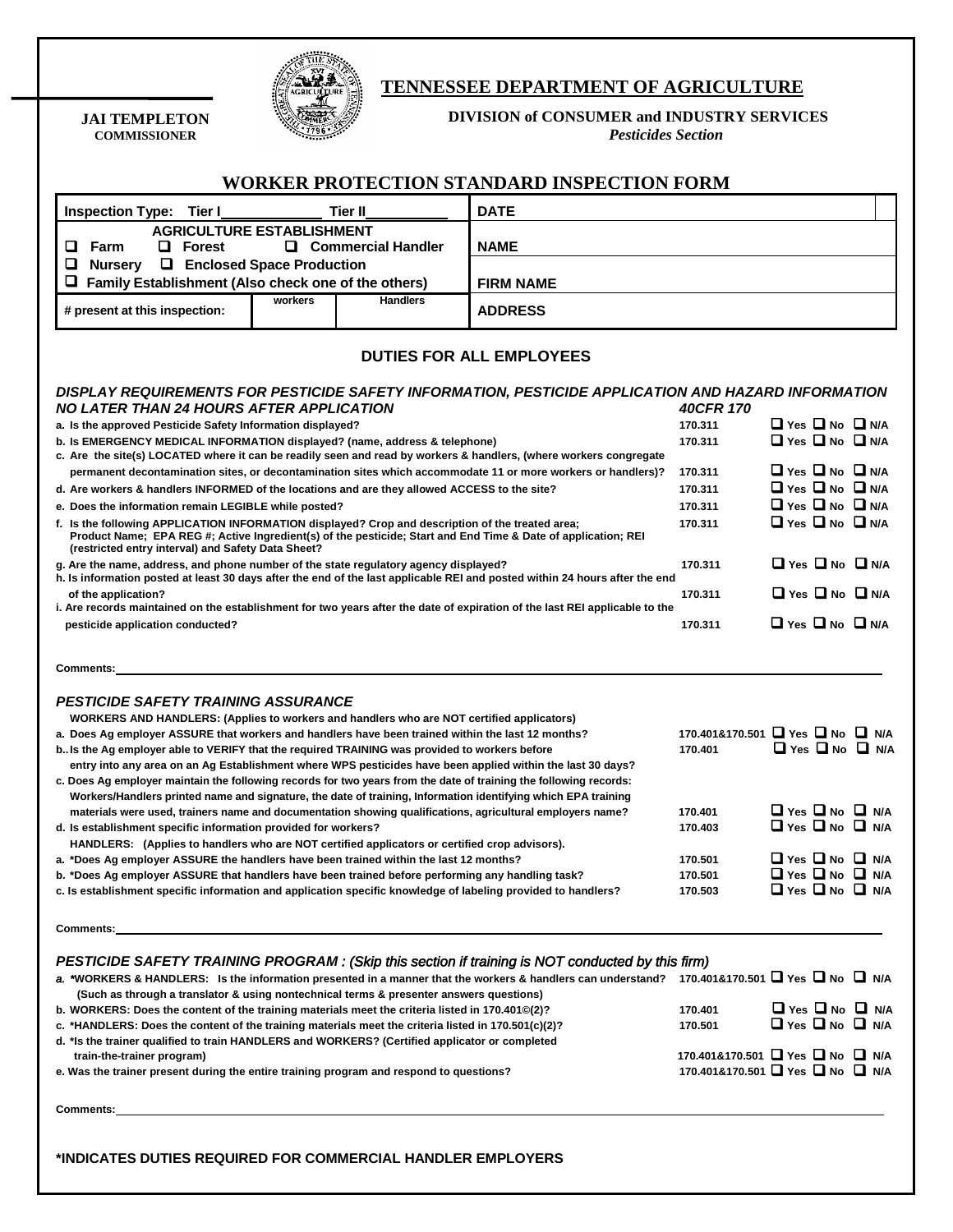| <b>EMPLOYER INFORMATION EXCHANGE</b><br>a. *Does the Ag establishment notify the commercial handler regarding the location of treated areas and REI's?                                                                                                | 170.313                                                                              |                                                                    | $\Box$ Yes $\Box$ No $\Box$ N/A |
|-------------------------------------------------------------------------------------------------------------------------------------------------------------------------------------------------------------------------------------------------------|--------------------------------------------------------------------------------------|--------------------------------------------------------------------|---------------------------------|
| b. *Does commercial handler notify the Ag establishment of required application information within 2 hours after<br>completing the application?                                                                                                       | 170.313                                                                              |                                                                    | $\Box$ Yes $\Box$ No $\Box$ N/A |
|                                                                                                                                                                                                                                                       |                                                                                      |                                                                    |                                 |
| <b>EMERGENCY ASSISTANCE</b>                                                                                                                                                                                                                           |                                                                                      |                                                                    |                                 |
| a. *Is prompt transportation to emergency medical facility available for employees who become sick/injured by<br>pesticide?<br>b. *Is information provided to medical personal regarding the pesticide to which employees may have been exposed       | 170.309                                                                              |                                                                    | $\Box$ Yes $\Box$ No $\Box$ N/A |
| to include Safety Data Sheets, product name(s), EPA registration numbers, active ingredients and circumstances<br>that could have in exposure?                                                                                                        | 170.309                                                                              |                                                                    | $\Box$ Yes $\Box$ No $\Box$ N/A |
| <b>Comments:</b> the comments of the community of the community of the community of the community of the community of the community of the community of the community of the community of the community of the community of the com                   |                                                                                      |                                                                    |                                 |
| <b>DECONTAMINATION SITES</b>                                                                                                                                                                                                                          |                                                                                      |                                                                    |                                 |
| The employer must follow the following decontamination requirements of WORKERS & HANDLERS:<br>a. *Do decontamination sites have soap, single-use towels, and enough water for washing & emergency eye flushing? 170.411 & 170.509 □ Yes □ No □ N/A    |                                                                                      |                                                                    |                                 |
| b. *Is the decontamination water of a quality & temperature as required?<br>c. *Is the decontamination site within 1/4 mile of the work site, and out of treated areas?                                                                               | 170.411 & 170.509 PYes <b>D</b> No <b>D</b> N/A<br>170.411 & 170.509 PYes PINo PIN/A |                                                                    |                                 |
| <b>Comments:</b> the comments of the comments of the comments of the comments of the comments of the comments of the comments of the comments of the comments of the comments of the comments of the comments of the comments of th                   |                                                                                      |                                                                    |                                 |
| The employer must follow the following additional decontamination requirements for WORKERS:                                                                                                                                                           |                                                                                      |                                                                    |                                 |
| a. Are decontamination sites provided to workers entering treated areas until 30 days following expiration of the REI? 170.411<br>(Exception: Pesticides with a 4 hour REI require decontamination site for only 7 days)                              |                                                                                      | $\Box$ Yes $\Box$ No $\Box$ N/A                                    |                                 |
| b. Are decontamination sites provided for early entry workers during and after early entry?<br>c. Is a minimum of 1 gallon of water available for each worker at the beginning of each work period?                                                   | 170.605<br>170.411                                                                   | Ul Yes UN DI N/A<br>$\Box$ Yes $\Box$ No $\Box$ N/A                |                                 |
| Comments:                                                                                                                                                                                                                                             |                                                                                      |                                                                    |                                 |
| The employer must follow the following additional decontamination requirements for HANDLERS:                                                                                                                                                          |                                                                                      |                                                                    |                                 |
| a. *Is a minimum of 3 gallons of water available for each handler and early entry worker at the beginning of each                                                                                                                                     |                                                                                      |                                                                    |                                 |
| work period?                                                                                                                                                                                                                                          | 170.509                                                                              | $\Box$ Yes $\Box$ No $\Box$ N/A                                    |                                 |
| b. *Is one clean change of clothing provided to handlers for use in an emergency?                                                                                                                                                                     | 170.509<br>170.509                                                                   | $\Box$ Yes $\Box$ No $\Box$ N/A<br>$\Box$ Yes $\Box$ No $\Box$ N/A |                                 |
| c. *Are decontamination supplies located at the mix/load site?<br>d. *Are decontamination supplies for PILOTS kept in the airplane or at the aircraft loading site?                                                                                   | 170.509                                                                              | $\Box$ Yes $\Box$ No $\Box$ N/A                                    |                                 |
| e. *Are handler decontamination supplies kept out of treated areas unless they are in enclosed containers?<br>f. *Are decontamination supplies located where handlers remove PPE for washing thoroughly after handling                                | 170.509                                                                              | $\Box$ Yes $\Box$ No $\Box$ N/A                                    |                                 |
| activities?                                                                                                                                                                                                                                           | 170.509                                                                              | $\Box$ Yes $\Box$ No $\Box$ N/A                                    |                                 |
| g. For mixing and loading a pesticide product which requires protective eyewear, or mixing or loading any pesticide<br>using a closed system under pressure, is there a system capable of delivering gently running water at .4 gallons               |                                                                                      | <b>O</b> Yes <b>D</b> No <b>D</b> N/A                              |                                 |
| per minute for 15 minutes or at least six gallons of water?<br>h. Is at least 1 pint of water per handler in portable containers immediately available for pesticides which require                                                                   | 170.509                                                                              |                                                                    |                                 |
| protective eyewear during the application?                                                                                                                                                                                                            | 170.509                                                                              | $\Box$ Yes $\Box$ No $\Box$ N/A                                    |                                 |
| <b>Comments:</b> the comments of the commutation of the commutation of the commutation of the commutation of the commutation of the commutation of the commutation of the commutation of the commutation of the commutation of the                    |                                                                                      |                                                                    |                                 |
| <b>ADDITIONAL DUTIES FOR WORKER EMPLOYERS</b>                                                                                                                                                                                                         |                                                                                      |                                                                    |                                 |
| <b>RESTRICTIONS DURING APPLICATIONS</b>                                                                                                                                                                                                               |                                                                                      |                                                                    |                                 |
| a. Are workers prohibited in treated areas during application and until REI's have expired?<br>b. Are workers prohibited in treated areas plus the additional exclusion zones depending on application method for<br>outdoor production applications? | 170.407<br>170.405                                                                   | $\Box$ Yes $\Box$ No $\Box$ N/A                                    | $\Box$ Yes $\Box$ No $\Box$ N/A |
| c. Are workers prohibited in enclosed space production areas during application and until ventilation criteria are met?170.405                                                                                                                        |                                                                                      | $\Box$ Yes $\Box$ No $\Box$ N/A                                    |                                 |
| Comments: <u>with the comments of the community of the community of the community of the community of the community of the community of the community of the community of the community of the community of the community of the</u>                  |                                                                                      |                                                                    |                                 |
| <b>WORKER EARLY ENTRY DURING REI</b>                                                                                                                                                                                                                  |                                                                                      |                                                                    |                                 |
| a. Does the employer PROVIDE the correct PPE and ASSURE that workers wear PPE for early entry?<br>b. Does the employer ASSURE that early entry workers receive human hazard and safe use information before early                                     | 170.603                                                                              | $\Box$ Yes $\Box$ No $\Box$ N/A                                    |                                 |
| entry?<br>c. Are early entry workers prohibited in treated areas during the first 4 hours after application?                                                                                                                                          | 170.603<br>170.603                                                                   | $\Box$ Yes $\Box$ No $\Box$ N/A                                    | $\Box$ Yes $\Box$ No $\Box$ N/A |
| d. Are early entry workers limited to 1 hour of work in a 24 hour period in treated areas during the REI?<br>e. Are early entry workers who perform irrigation & limited contact activities limited to 8 hours of work in a 24 hour                   | 170.603                                                                              | $\Box$ Yes $\Box$ No $\Box$ N/A                                    |                                 |
| period?                                                                                                                                                                                                                                               | 170.603                                                                              | $\Box$ Yes $\Box$ No $\Box$ N/A                                    |                                 |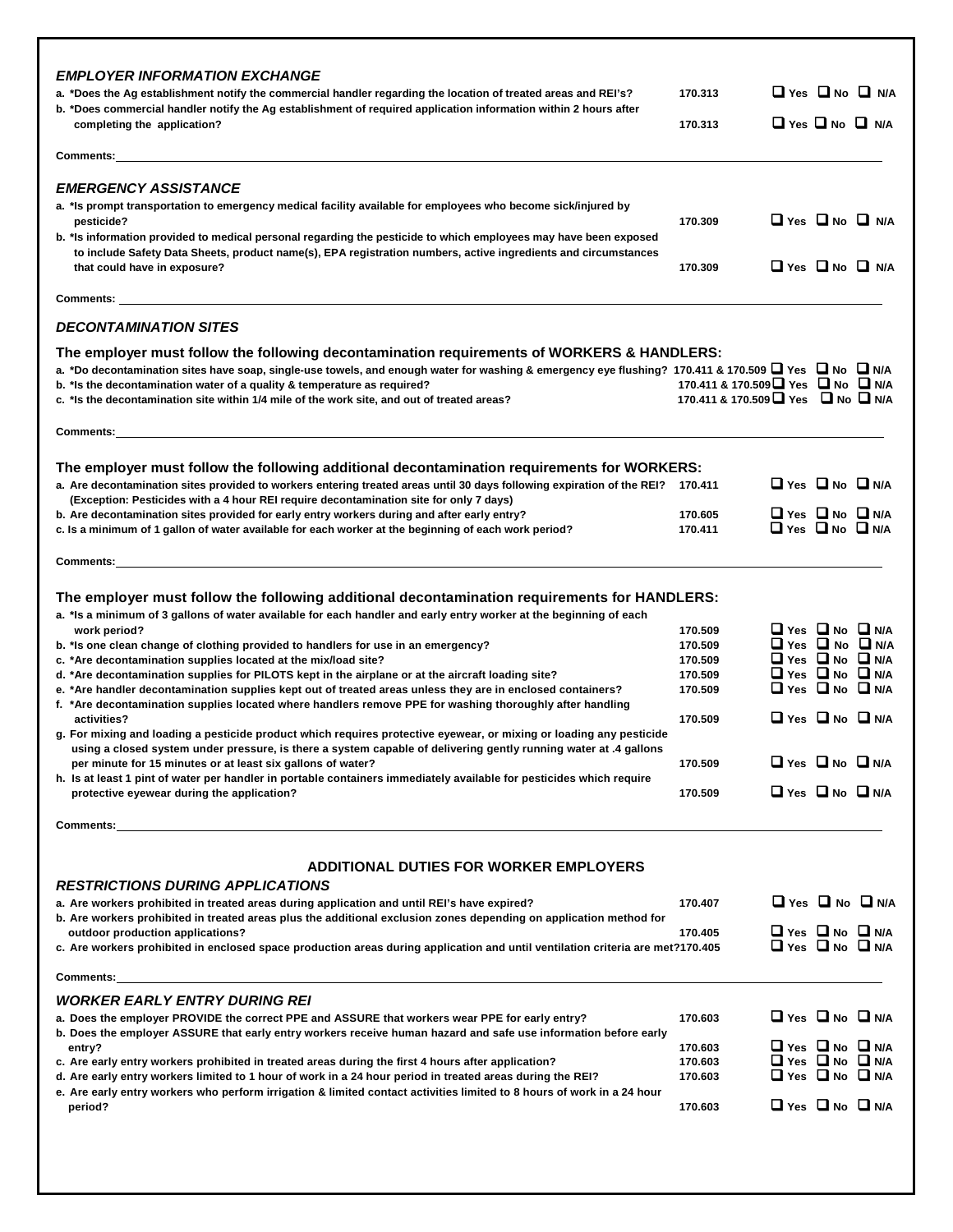| Does the employer ASSURE the following for workers who wear PPE during early entry:                                                                                                                                                                                                                                       |                    |                                                                    |                                                    |
|---------------------------------------------------------------------------------------------------------------------------------------------------------------------------------------------------------------------------------------------------------------------------------------------------------------------------|--------------------|--------------------------------------------------------------------|----------------------------------------------------|
| a. Is PPE worn correctly, inspected, cleaned, maintained and stored properly?                                                                                                                                                                                                                                             | 170.603            | Ulyes Uno Un/A                                                     |                                                    |
| b. Is contaminated PPE disposed of properly?                                                                                                                                                                                                                                                                              | 170.603            | $\Box$ Yes $\Box$ No $\Box$ N/A                                    |                                                    |
| c. Do workers receive instructions on using & cleaning PPE?                                                                                                                                                                                                                                                               | 170.603            | $\Box$ Yes $\Box$ No $\Box$ N/A                                    |                                                    |
| d. Does employer have measures to prevent HEAT-RELATED ILLNESS for early entry workers using PPE?                                                                                                                                                                                                                         | 170.603            | $\Box$ Yes $\Box$ No $\Box$ N/A                                    |                                                    |
| Comments:                                                                                                                                                                                                                                                                                                                 |                    |                                                                    |                                                    |
| <b>NOTICE OF APPLICATIONS TO WORKERS</b>                                                                                                                                                                                                                                                                                  |                    |                                                                    |                                                    |
| a. Are all enclosed space applications, (except for REI's of 4 hours or less) posted with WPS warning signs?                                                                                                                                                                                                              | 170.409            | $\Box$ Yes $\Box$ No $\Box$ N/A                                    |                                                    |
| b. Are workers given BOTH oral and posted notification when required by the pesticide label?                                                                                                                                                                                                                              | 170.409            | O Yes O No O N/A                                                   |                                                    |
| c. Are workers given notification of applications (EITHER orally or posted) for other applications?                                                                                                                                                                                                                       | 170.409            | $\Box$ Yes $\Box$ No $\Box$ N/A                                    |                                                    |
| d. Are workers told which method will be routinely used at this firm (oral or posted notification)?                                                                                                                                                                                                                       | 170.409            | $\Box$ Yes $\Box$ No $\Box$ N/A                                    |                                                    |
| e. Are outdoor production areas posted with warning signs for REI's greater than 48 hours?                                                                                                                                                                                                                                | 170.409            |                                                                    | $\Box$ Yes $\Box$ No $\Box$ N/A                    |
| <b>Posted Warning Signs</b>                                                                                                                                                                                                                                                                                               |                    |                                                                    |                                                    |
| a. Does the employer use the approved WPS warning signs for posted notification?<br>b. Are the signs posted at all reasonable points of worker entry, including each access road, each border with any<br>housing area within 100 feet of entry to the treated area and each footpath and other walking route that enters | 170.409            | $\Box$ Yes $\Box$ No $\Box$ N/A                                    |                                                    |
| the treated area?<br>c. Are the signs put up no sooner than 24 hours prior to application?                                                                                                                                                                                                                                | 170.409<br>170.409 |                                                                    | <b>O</b> Yes <b>O</b> No O N/A<br>O Yes O No O N/A |
|                                                                                                                                                                                                                                                                                                                           |                    | $\Box$ Yes $\Box$ No $\Box$ N/A                                    |                                                    |
| d. Are the signs removed within 3 days after the end of the REI?                                                                                                                                                                                                                                                          | 170.409            |                                                                    |                                                    |
| e. Does the employer ensure that workers do not enter the treated area while the signs remain posted?                                                                                                                                                                                                                     | 170.409            | $\Box$ Yes $\Box$ No $\Box$ N/A                                    |                                                    |
| <b>Oral Warnings</b>                                                                                                                                                                                                                                                                                                      |                    |                                                                    |                                                    |
| a. Are oral warnings given in manner the workers can understand?                                                                                                                                                                                                                                                          | 170.409            | $\Box$ Yes $\Box$ No $\Box$ N/A                                    |                                                    |
| b. Do oral warnings include, 1. location & description of treated area; 2. REI; 3. instructions not to enter during<br>the REI?                                                                                                                                                                                           | 170.409            | $\Box$ Yes $\Box$ No $\Box$ N/A                                    |                                                    |
| <b>Comments:</b>                                                                                                                                                                                                                                                                                                          |                    |                                                                    |                                                    |
| ADDITIONAL DUTIES FOR HANDLER EMPLOYERS                                                                                                                                                                                                                                                                                   |                    |                                                                    |                                                    |
| <b>APPLICATION RESTRICTIONS &amp; MONITORING</b>                                                                                                                                                                                                                                                                          |                    |                                                                    |                                                    |
| a. *Does both the employer & the handler assure that no pesticide is applied (either directly or through drift) so as to                                                                                                                                                                                                  |                    |                                                                    |                                                    |
| contact anyone other than trained and PPE-equipped handlers?                                                                                                                                                                                                                                                              | 170.505            | $\Box$ Yes $\Box$ No $\Box$ N/A                                    |                                                    |
|                                                                                                                                                                                                                                                                                                                           | 170.505            | <b>O</b> Yes <b>O</b> No <b>O</b> N/A                              |                                                    |
| b. *Are handlers monitored visually or by voice every 2 hours when handling SKULL & CROSSBONES pesticides?                                                                                                                                                                                                                |                    |                                                                    |                                                    |
| c. *Does the handler have continuous visual or voice contact with another trained and PPE-equipped handler when                                                                                                                                                                                                           |                    |                                                                    |                                                    |
| handling FUMIGANT in enclosed space production?                                                                                                                                                                                                                                                                           | 170.505            | $\Box$ Yes $\Box$ No $\Box$ N/A                                    |                                                    |
| d. Does the handler performing the application immediately suspend application if anyone, other than an appropriately<br>trained and equipped handler is in the application exclusion zone?                                                                                                                               | 170.505            | $\Box$ Yes $\Box$ No $\Box$ N/A                                    |                                                    |
|                                                                                                                                                                                                                                                                                                                           |                    |                                                                    |                                                    |
| <b>Comments:</b>                                                                                                                                                                                                                                                                                                          |                    |                                                                    |                                                    |
| <b>SPECIFIC INSTRUCTIONS FOR HANDLERS</b>                                                                                                                                                                                                                                                                                 |                    |                                                                    |                                                    |
| a. *Does the employer assure that handlers read the label or are informed (in a manner they can understand) about                                                                                                                                                                                                         |                    |                                                                    |                                                    |
| the label requirements for safe use before performing any handling activity?                                                                                                                                                                                                                                              | 170.503            | $\Box$ Yes $\Box$ No $\Box$ N/A                                    |                                                    |
| b. *Does the handler have access to the product labeling during handling activities?                                                                                                                                                                                                                                      | 170.503            | <b>O</b> Yes <b>O</b> No <b>O</b> N/A                              |                                                    |
| c. *Does the COMMERCIAL HANDLER EMPLOYER inform the commercial handler of treated areas, REI's and entry<br>restrictions on the Ag establishment that they may be within 1/4 mile of?                                                                                                                                     | 170.313            | $\Box$ Yes $\Box$ No $\Box$ N/A                                    |                                                    |
| <b>Comments: Exercise Comments:</b> And All Comments: All Comments: All Comments: All Comments: All Comments: All Comments: All Comments: All Comments: All Comments: All Comments: All Comments: All Comments: All Comments: All C                                                                                       |                    |                                                                    |                                                    |
| <b>SAFE OPERATION OF EQUIPMENT</b>                                                                                                                                                                                                                                                                                        |                    |                                                                    |                                                    |
|                                                                                                                                                                                                                                                                                                                           |                    |                                                                    |                                                    |
| a. *Is the handler instructed in the safe operation of any handling equipment before it is used?<br>b. *Is handling equipment inspected and repaired before each day of use?                                                                                                                                              | 170.309<br>170.309 | $\Box$ Yes $\Box$ No $\Box$ N/A<br>$\Box$ Yes $\Box$ No $\Box$ N/A |                                                    |
| c. *Does the employer assure that only trained and PPE-equipped handlers repair, clean, or adjust any handling                                                                                                                                                                                                            |                    |                                                                    |                                                    |
| equipment that contains pesticides or pesticide residues?                                                                                                                                                                                                                                                                 | 170.501            | $\Box$ Yes $\Box$ No $\Box$ N/A                                    |                                                    |
|                                                                                                                                                                                                                                                                                                                           |                    |                                                                    |                                                    |